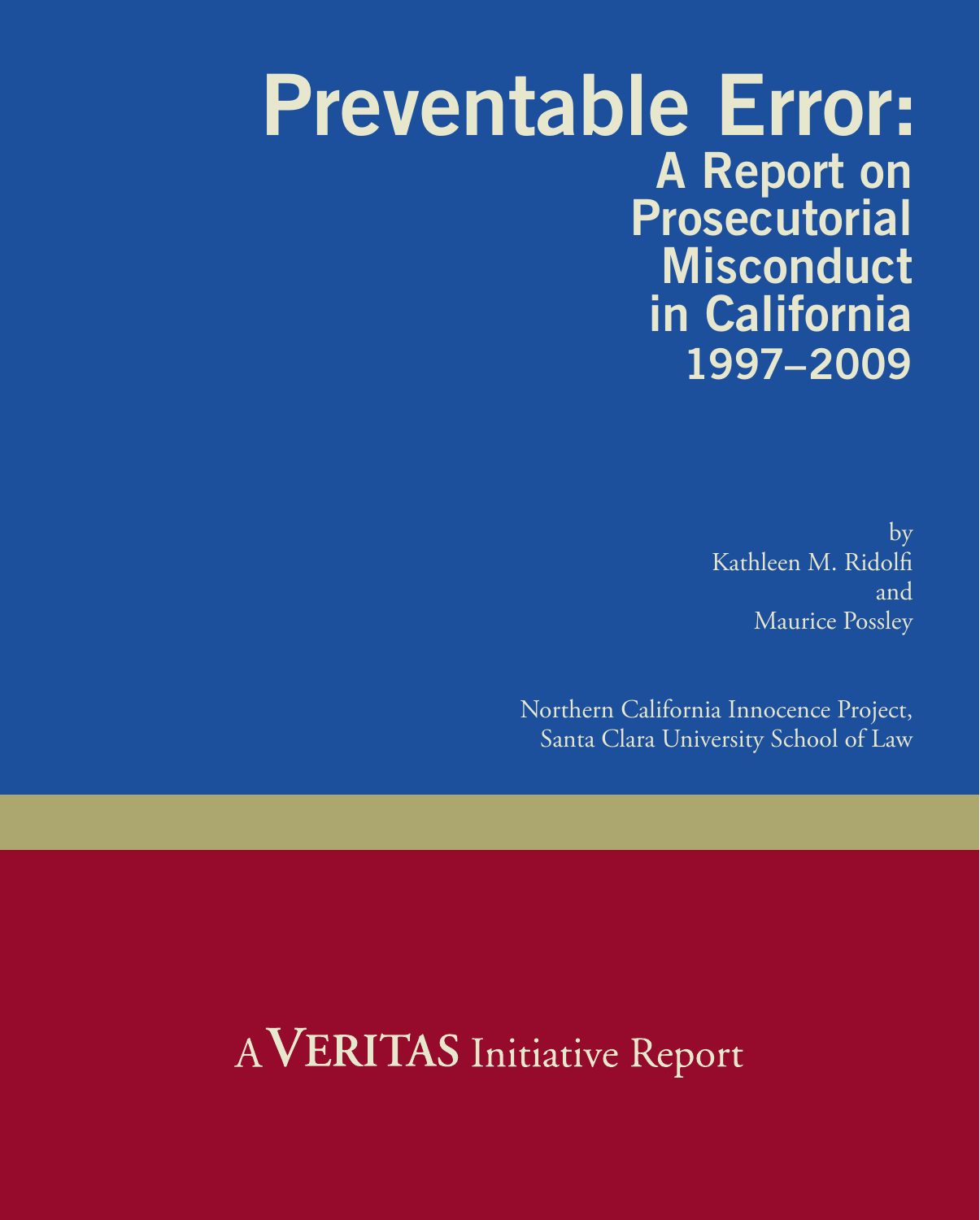# **Preventable Error: A Report on Prosecutorial Misconduct in California 1997–2009**

*by*

Professor Kathleen (Cookie) Ridolfi Santa Clara University School of Law Executive Director, Northern California Innocence Project Former Commissioner, California Commission on the Fair Administration of Justice

*and*

Maurice Possley Visiting Research Fellow, Northern California Innocence Project Pulitzer Prize-winning Criminal Justice Journalist

October 2010

AVERITAS Initiative Report

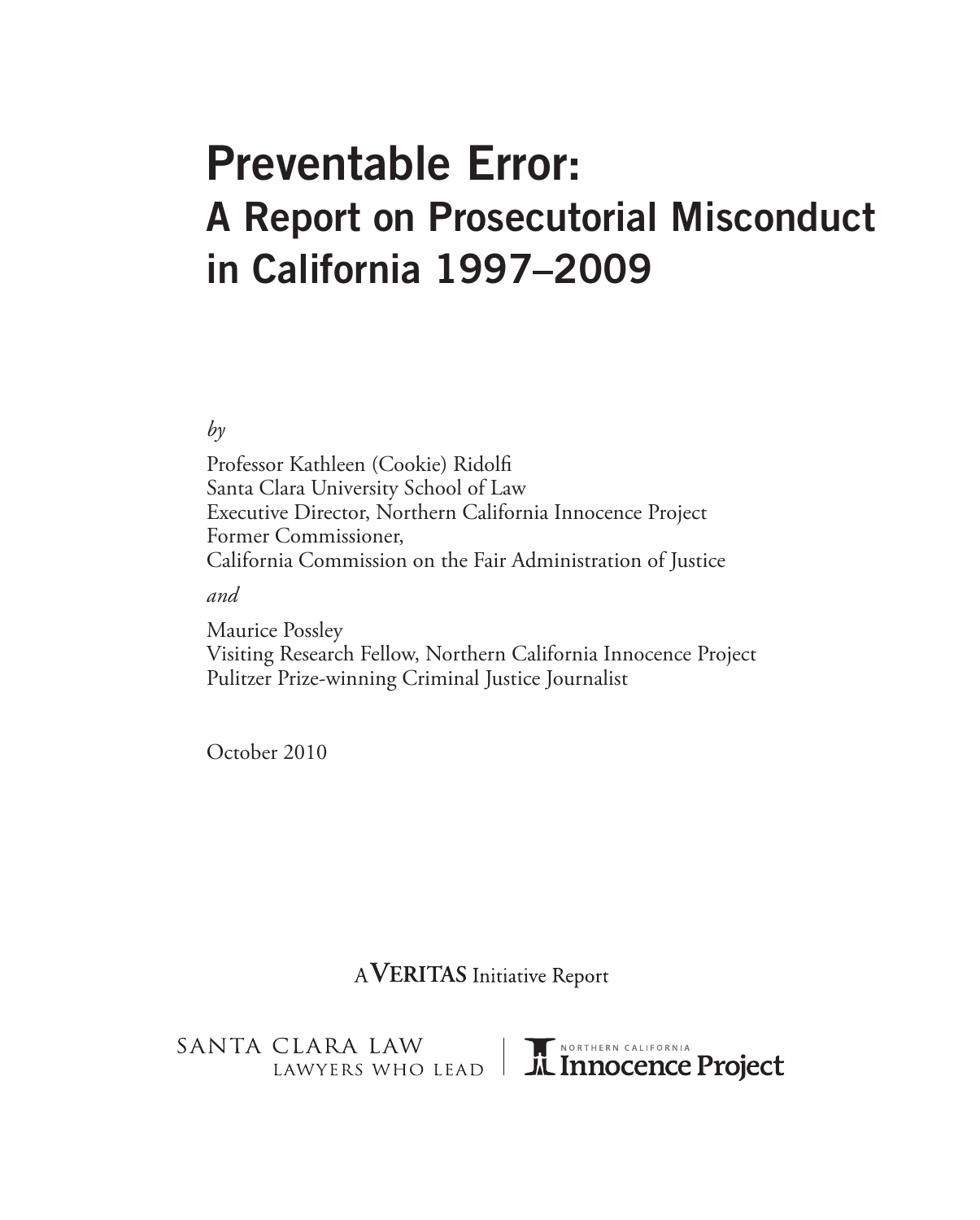Online Edition

Copyright 2010

## **Veritas Initiative™**

Northern California Innocence Project at Santa Clara University School of Law

900 Lafayette Street, Suite 105, Santa Clara, CA 95050-4966 408-554-4790 (tel) 408-554-5440 (fax) veritas@scu.edu (email) www.veritasinitiative.org www.ncip.scu.edu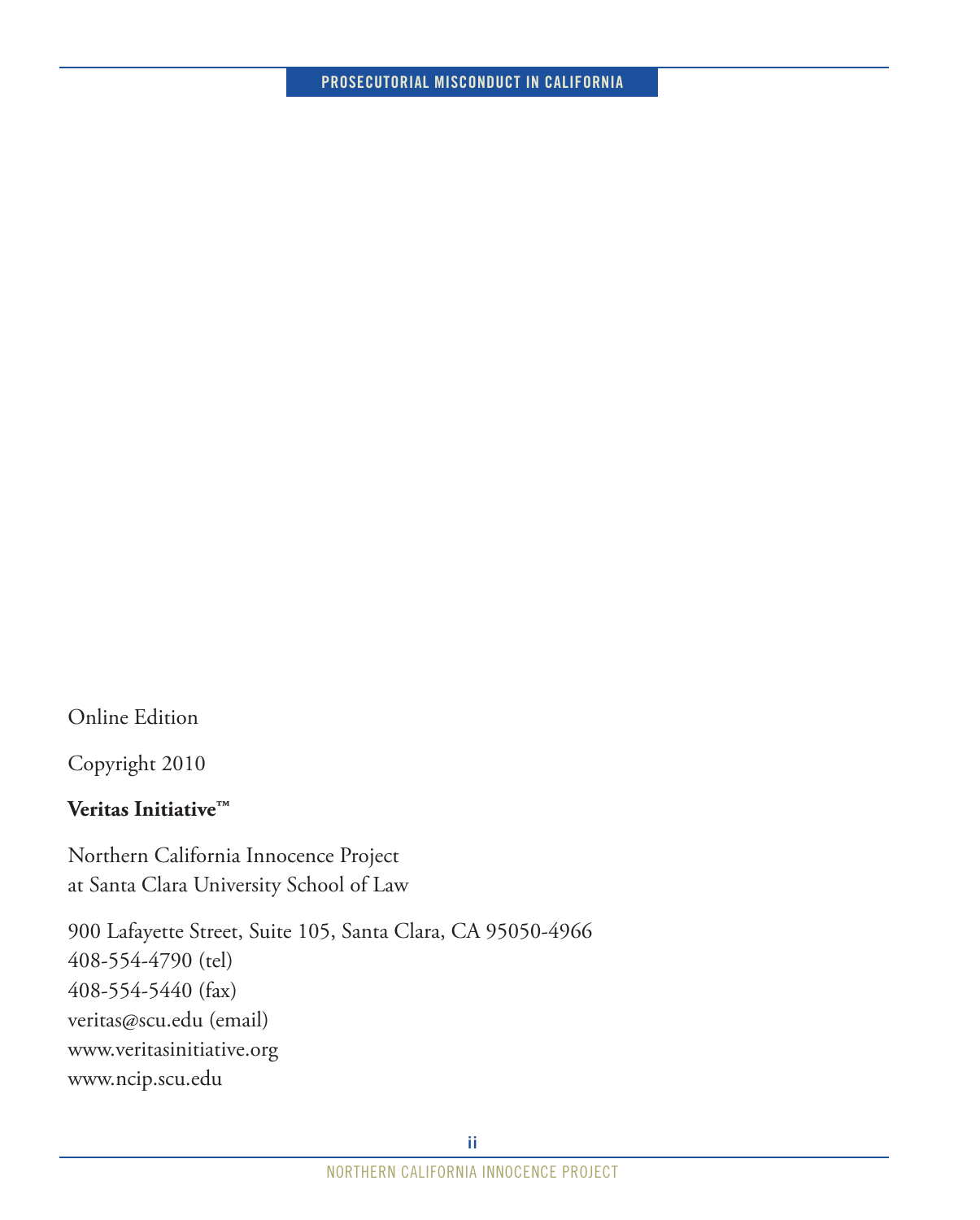## **ABOUT PREVENTABLE ERROR: A REPORT ON PROSECUTORIAL MISCONDUCT IN CALIFORNIA 1997–2009**

*Preventable Error: A Report on Prosecutorial Misconduct in California 1997–2009* is the most comprehensive, up-to-date, quantitative and actionable study on the extent of prosecutorial misconduct in California, how the justice system identifies and addresses it, and its cost and consequences, including the wrongful conviction of innocent people. By shining a light on prosecutorial conduct, this groundbreaking research, the work of leading experts in the field from the highly respected legal resource, NCIP, will serve as a catalyst for reform.

## **ABOUT VERITAS INITIATIVE**

*Preventable Error: A Report on Prosecutorial Misconduct in California 1997-2009* marks the launch of the Veritas Initiative, NCIP's investigative watchdog devoted to advancing the integrity of our justice system through research and data-driven reform, using the work of our preeminent experts in the field.

## **ABOUT THE NORTHERN CALIFORNIA INNOCENCE PROJECT**

The Northern California Innocence Project (NCIP) at Santa Clara University School of Law operates as a pro bono legal clinical program, where law students, clinical fellows, attorneys, pro bono counsel, and volunteers work to identify and provide legal representation to wrongfully convicted prisoners.

NCIP educates future attorneys, exonerates the innocent, and is dedicated to raising public awareness about the prevalence and causes of wrongful conviction. With its Veritas Initiative, NCIP promotes substantive legislative and policy reform through data-driven research and policy recommendations aimed at ensuring the integrity of our justice system.

## **NCIP ADVISORY BOARD**

| Fred Anderson        | Antoine Goff     |
|----------------------|------------------|
| Jim Anderson         | Ken Goldman      |
| Margalynne Armstrong | Nancy Heinen     |
| <b>Brian Dennehy</b> | Patricia Kern    |
| James Donato         | Ellen Kreitzberg |
| Gordon Eubanks       | Andrew Ludwick   |
| Barbara Fargo        | Dennis McBride   |

Donald Polden Nikki Pope Frank Quattrone, Chair Dennis Riordan Kathleen Rydar Barry Scheck

Anthony Williams Robin Wright Elizabeth Zitrin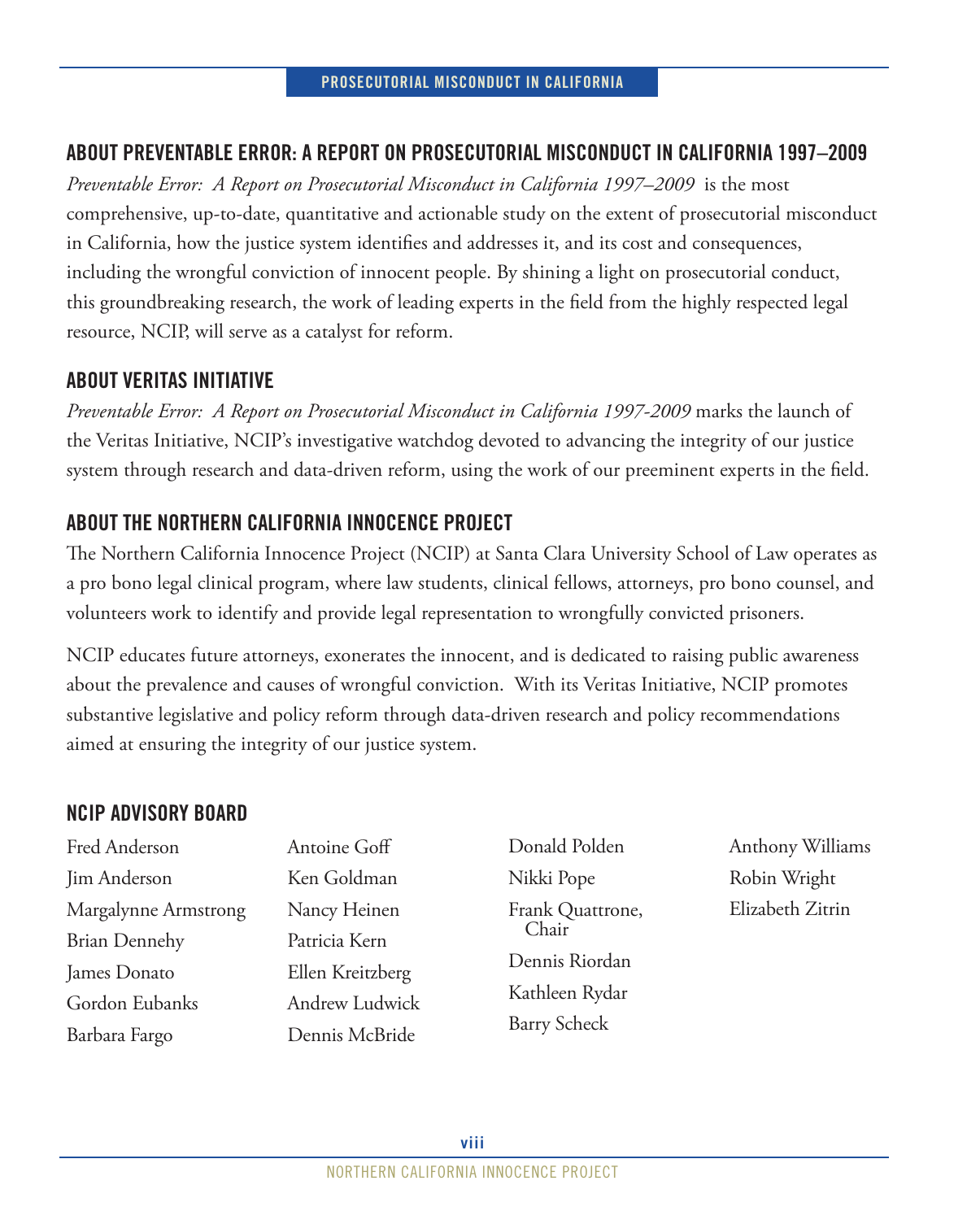# **Introduction and Executive Summary**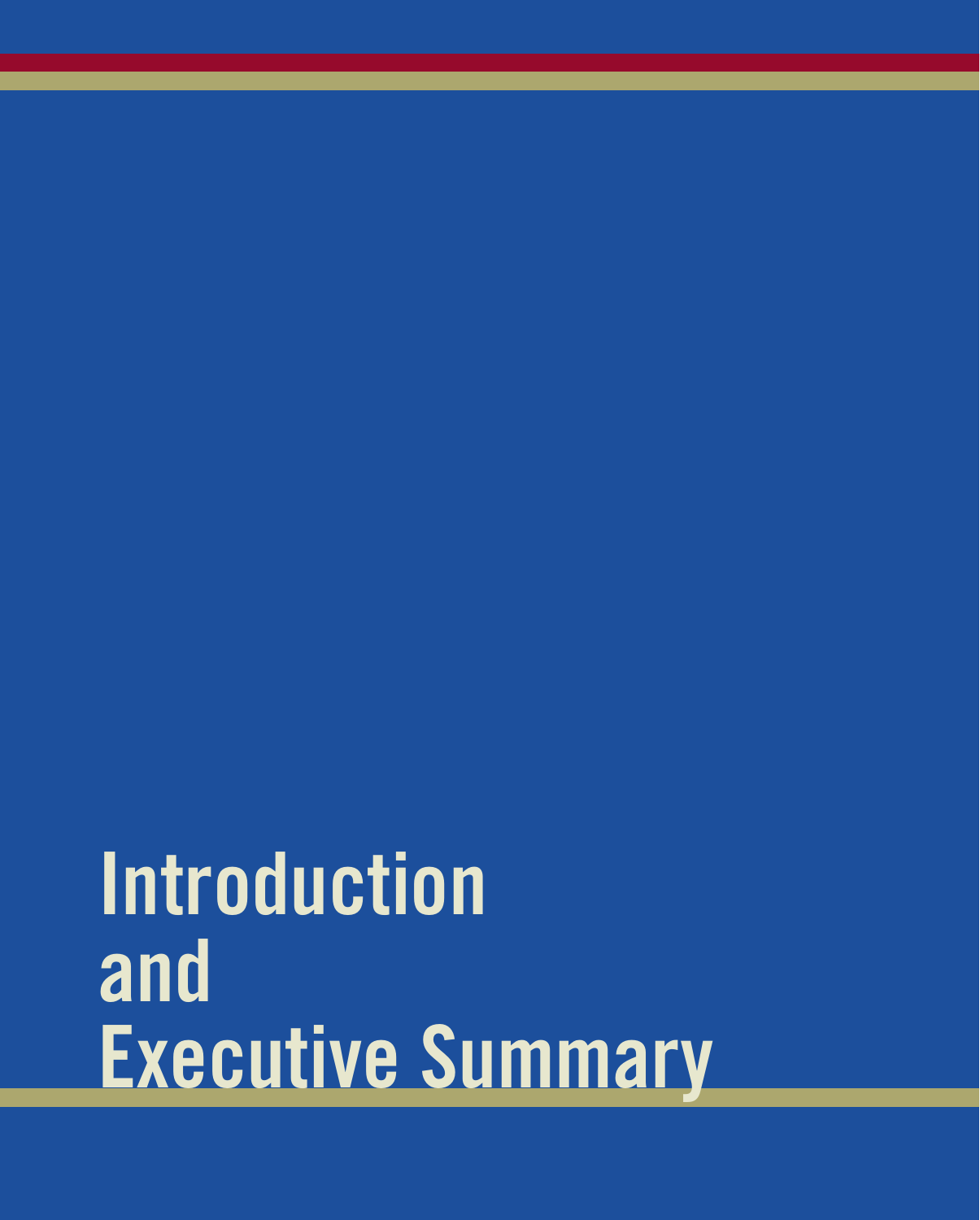# **Introduction and Executive Summary**

Seventy-five years ago, in reversing a conviction because of prosecutorial misconduct, the United States Supreme Court specified the paramount obligation of a prosecutor: "[A] prosecutor has a duty to refrain from improper methods calculated to produce a wrongful conviction<sup>1</sup>... [While he] may strike hard blows, he is not at liberty to strike foul ones."<sup>2</sup> The Court emphasized the critical role the prosecutor plays in a judicial system like ours that is aimed at justice, not simply conviction: the prosecutor "is the representative… of a sovereignty whose… interest in a criminal prosecution is not that it shall win a case, but that justice shall be done."3 Because the prosecutor had misstated evidence, bullied witnesses, put words into the mouth of a witness and intimated facts he knew were false, the Court overturned the conviction.

The problem of prosecutorial misconduct is even more critical today. Scores of academic articles and books, as well as the media, have documented the extent to which some prosecutors continue to use the very tactics the Supreme Court decried, as well as others, to obtain convictions.4

To more fully document the scope of the problem, the Northern California Innocence Project (NCIP) engaged in a comprehensive analysis of publicly available cases of prosecutorial misconduct in California, reviewing more than 4,000 state and federal appellate rulings, as well as scores of media reports and trial court decisions, covering the period 1997 through 2009. This study—the "Misconduct Study"—is the most in-depth statewide review of prosecutorial misconduct in the United States.

NCIP's examination revealed 707 cases in which courts explicitly found that prosecutors committed misconduct. In about 3,000 of the 4,000 cases, the courts rejected the prosecutorial misconduct allegations, and in another 282, the courts did not decide whether prosecutors' actions were improper, finding that the trials were nonetheless fair.

Identifying 707 cases in which prosecutorial misconduct was found—on average, about one case a week—undoubtedly understates the total number of such cases. These 707 are just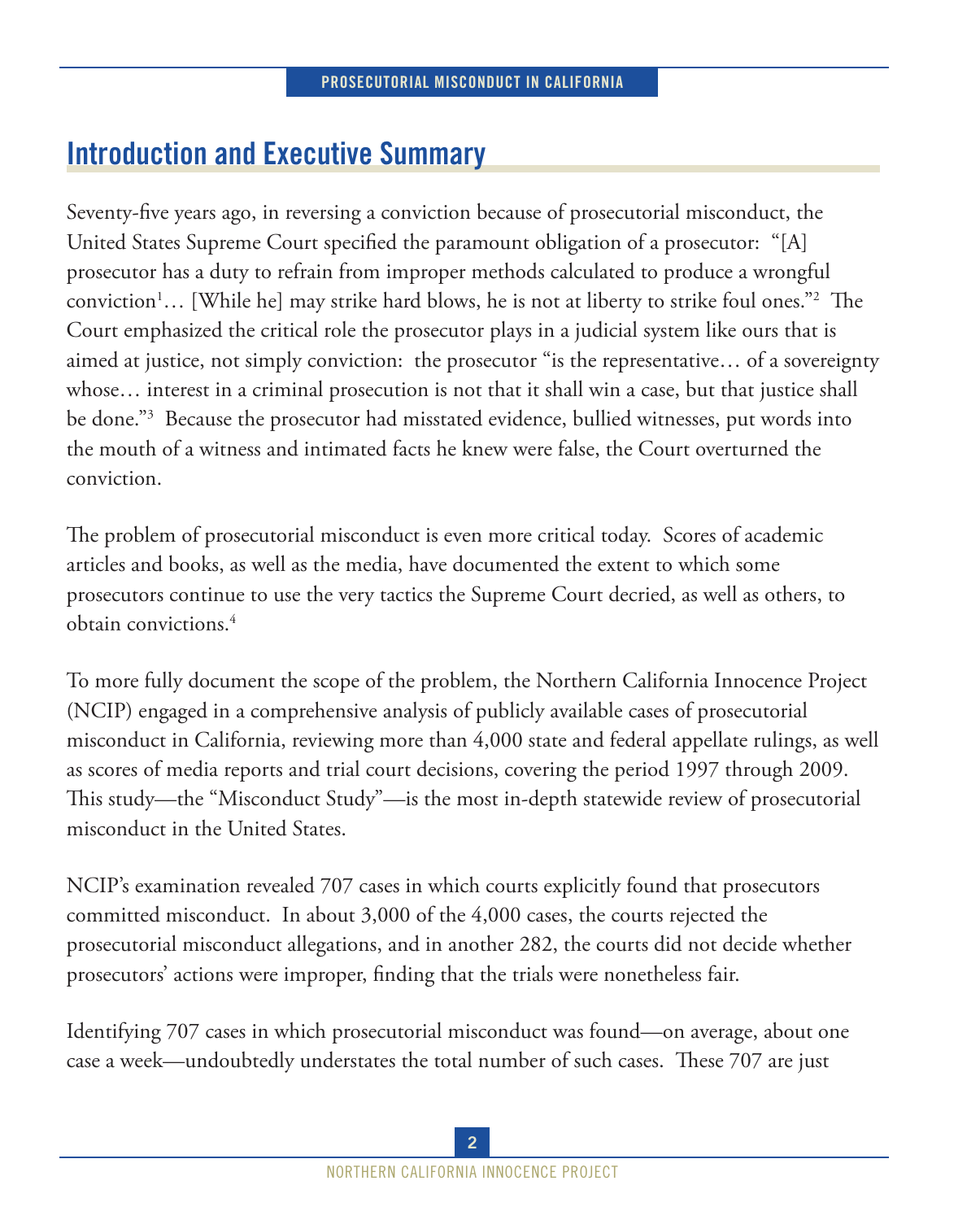#### **INTRODUCTION AND EXECUTIVE SUMMARY**

the cases identified in review of appellate cases and a handful of others found through media searches and other means. About 97 percent of felony criminal cases are resolved without trial, almost all through guilty pleas.<sup>5</sup> Moreover, findings of misconduct at the trial court level that are not reflected in appellate opinions cannot be systematically reviewed without searching every case file in every courthouse in the state. And of course, the number cannot capture cases of prosecutorial misconduct that were never discovered (for example, failure to disclose exculpatory evidence) or appealed (due, for example, to lack of resources or ineffective counsel).

The Misconduct Study's findings as to the results in these 707 cases were as follows: In the vast majority—548 of the 707 cases—courts found misconduct but nevertheless upheld the convictions, ruling that the misconduct was harmless—that the defendants received fair trials notwithstanding the prosecutor's conduct. Only in 159 of the 707 cases—about 20 percent did the courts find that the misconduct was harmful; in these cases they either set aside the conviction or sentence, declared a mistrial or barred evidence.

The Misconduct Study shows that those empowered to address the problem—California state and federal courts, prosecutors and the California State Bar—repeatedly fail to take meaningful action. Courts fail to report prosecutorial misconduct (despite having a statutory obligation to do so), prosecutors deny that it occurred, and the California State Bar almost never disciplines it.

Significantly, of the 4,741 public disciplinary actions reported in the *California State Bar Journal* from January 1997 to September 2009, only *10* involved prosecutors, and only *six* of these were for conduct in the handling of a criminal case. *That means that the State Bar publicly disciplined only one percent of the prosecutors in the 600 cases in which the courts found prosecutorial misconduct and NCIP researchers identified the prosecutor.*

Further, some prosecutors have committed misconduct repeatedly. In the subset of the 707 cases in which NCIP was able to identify the prosecutor involved (600 cases), 67 prosecutors–11.2 percent—committed misconduct in more than one case. Three prosecutors committed misconduct in four cases, and two did so in five.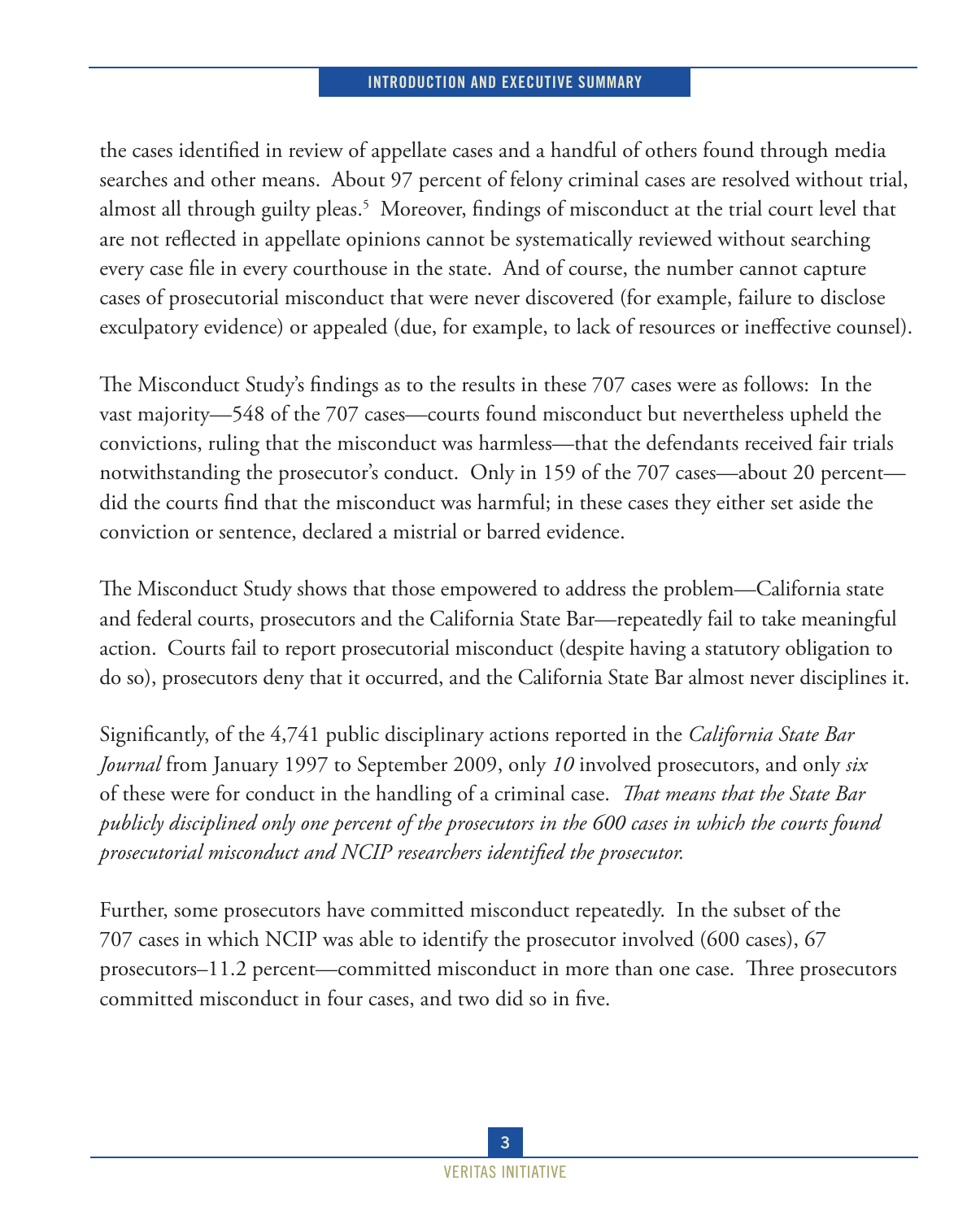The failure of judges, prosecutors and the California State Bar to live up to their responsibilities to report, monitor and discipline prosecutorial misconduct fosters misconduct, undercuts public trust and casts a cloud over those prosecutors who do their jobs properly. The problem is critical.

Prosecutorial misconduct is an important issue for us as a society, regardless of the guilt or innocence of the criminal defendants involved in the individual cases. Prosecutorial misconduct fundamentally perverts the course of justice and costs taxpayers millions of dollars in protracted litigation.It undermines our trust in the reliability of the justice system and

Prosecutorial misconduct is an important issue for us as a society, regardless of the guilt or innocence of the criminal defendants involved in the individual cases.

subverts the notion that we are a fair society.

At its worst, the guilty go free and the innocent are convicted. An especially stark example is the death penalty prosecution of Mark Sodersten, a man who spent 22 years behind bars convicted of a murder that the appellate court said he most likely did not commit.

In 2007, a California Court of Appeal found that

the deputy district attorney who prosecuted Sodersten, Phillip Cline, had improperly withheld from the defense audiotapes of his interviews with a key witness.<sup>6</sup> After reviewing the tapes, the justices found they contained dramatic evidence pointing to Sodersten's innocence. Based on this finding, the court vacated his conviction, emphasizing: "This case raises the one issue that is the most feared aspect of our system—that an innocent man might be convicted."7

For Sodersten, the ruling in his case came too late: he had died in prison six months earlier. Even though the defendant's death ordinarily ends the case, the court took the unusual step of issuing a ruling anyway because of the importance of the issue:

"[W]hat happened in this case has such an impact upon the integrity and fairness that are the cornerstones of our criminal justice system that continued public confidence in that system requires us to address the validity of [Sodersten's] conviction despite the fact we can no longer provide a remedy for petitioner himself."8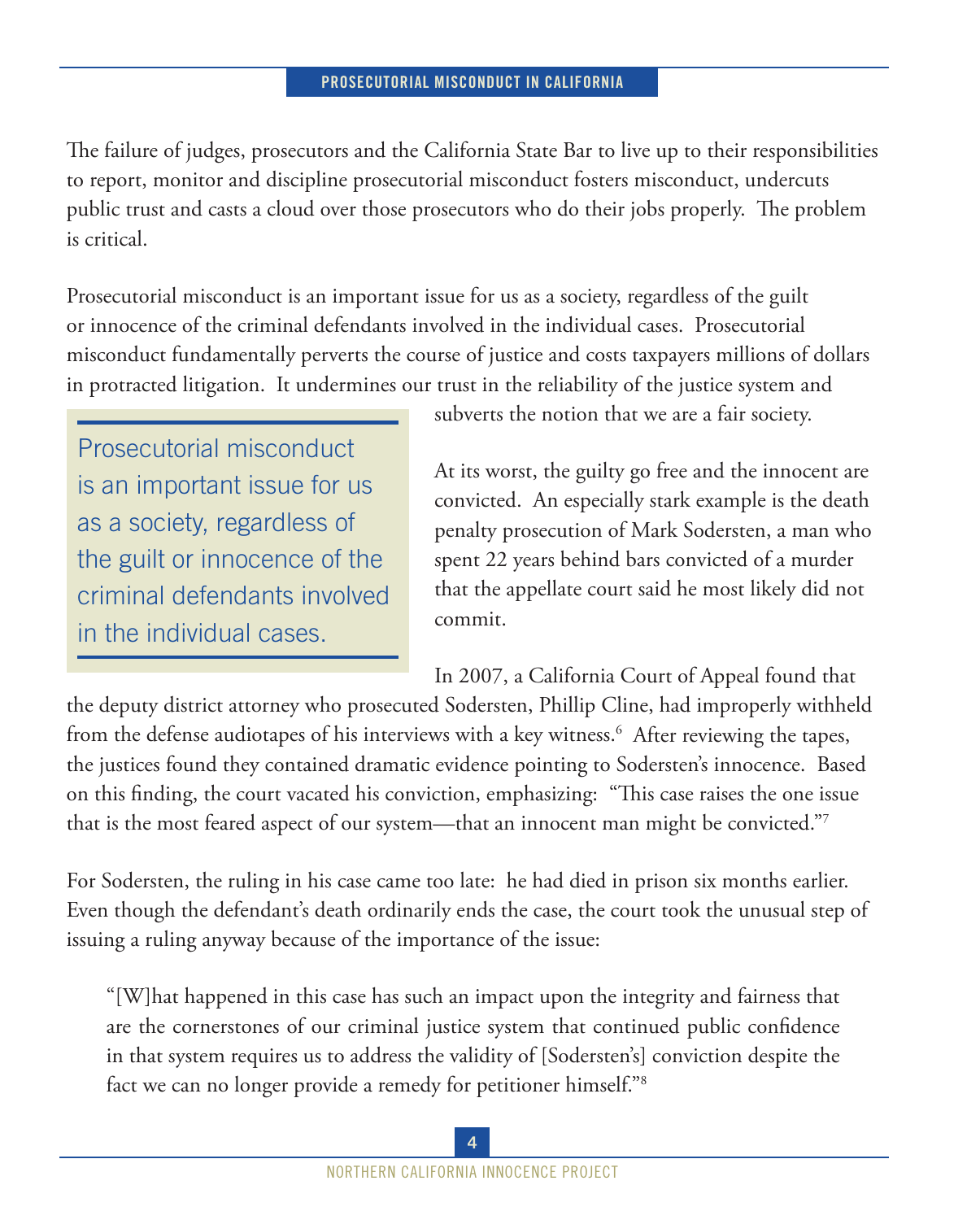The court concluded:

"To do otherwise would be a disservice to the legitimate public expectation that judges will enforce justice. It would be a disservice to justice. Most of all, it would be a disservice to [Sodersten] who maintained his innocence despite a system that failed him."9

The prosecutor was never disciplined. Sodersten's attorney filed a formal complaint with the California State Bar, arguing that the prosecutor "asked a jury to kill a man based on a conviction he perverted."10 But in April 2010, the State Bar closed the investigation, because "this office has concluded that we could not prove culpability by clear and convincing evidence"—even though the tapes the prosecutor wrongfully withheld included interviews with a key witness conducted by the prosecutor himself.<sup>11</sup>

The prosecutor, Phillip Cline, has never been held responsible for his actions, and it is virtually certain that he never will. He has absolute immunity from any civil liability for his conduct as a prosecutor. Cline was elected District Attorney for Tulare County in 1992 and remains in that position today.

In short, as the Misconduct Study concludes, prosecutors continue to engage in misconduct, sometimes multiple times, almost always without consequence. And the courts' reluctance to report prosecutorial misconduct and the State Bar's failure to discipline it empowers prosecutors to continue to commit misconduct. While the majority of California prosecutors do their jobs with integrity, the findings of the Misconduct Study demonstrate that the scope and persistence of the problem is alarming. Reform is critical.

The failure of judges, prosecutors and the California State Bar to live up to their responsibilities to report, monitor and discipline prosecutorial misconduct fosters misconduct, undercuts public trust and casts a cloud over those prosecutors who do their jobs properly. The problem is critical.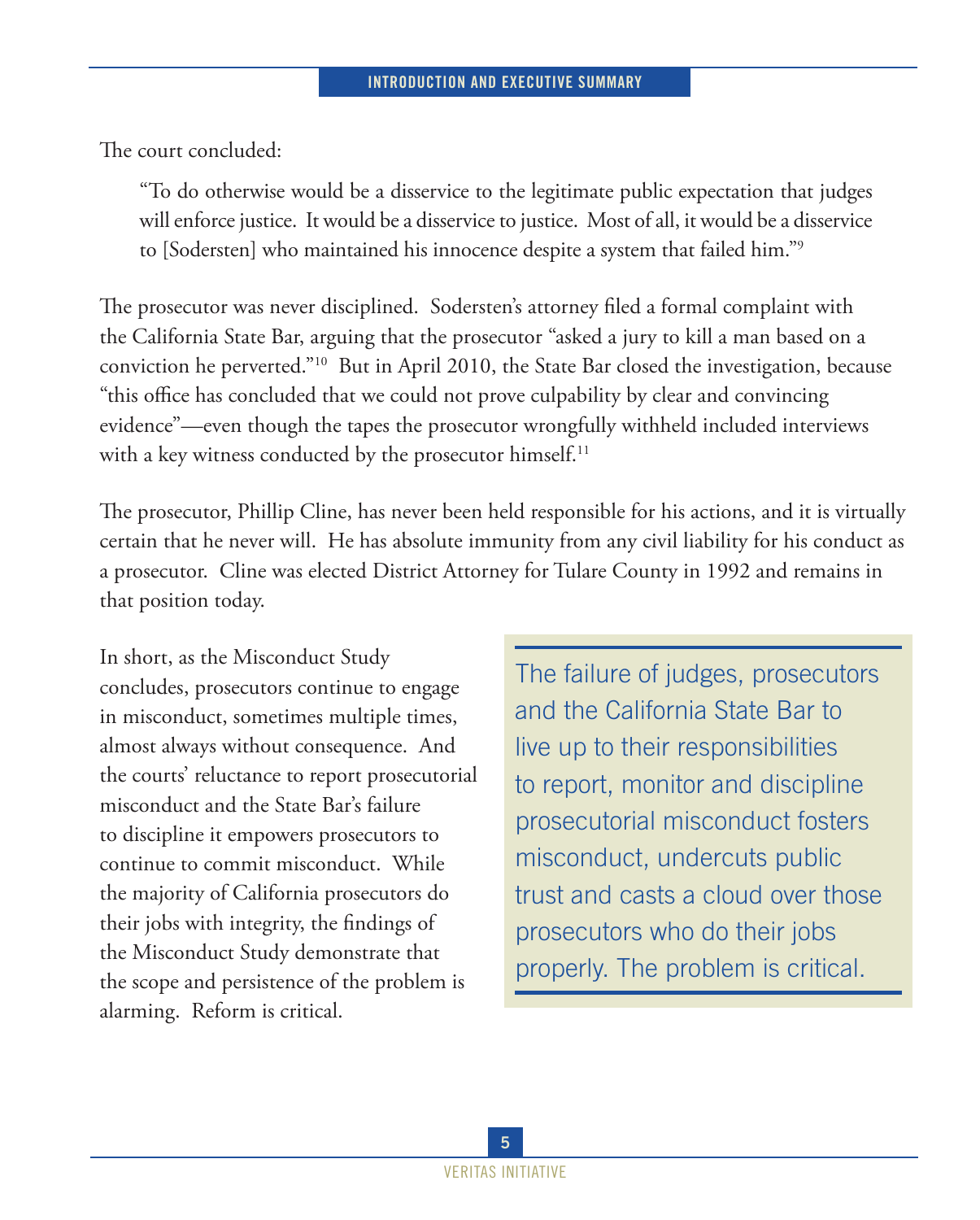The authors recommend a number of reforms as first steps toward the goal of eliminating attorney misconduct in criminal cases, including:

- Court-related reforms, such as expanding the existing judicial reporting requirement to mandate reporting of any finding of egregious prosecutorial misconduct, as well as any constitutional violation, even if deemed harmless; identifying in opinions the full names of prosecutors found to have committed misconduct; California Supreme Court monitoring of compliance with judicial reporting and notice obligations and making public the records of compliance; and replacing prosecutors' current absolute immunity from civil liability with a form of qualified immunity;
- Remedies for the California State Bar, such as adopting revised ethical rules concerning special responsibilities of prosecutors (modeled on the American Bar Association's Model Rule  $(3.8)^{12}$ , expanding discipline for prosecutorial misconduct and increasing the transparency of the State Bar disciplinary process; and
- Attorney-related reforms, such as ethical training for prosecutors and criminal defense attorneys, establishing internal misconduct procedures and developing exculpatory evidence policies.

Prosecutorial misconduct is wrong. It is not excusable as a means to convict the guilty, and it is abhorrent in the conviction of the innocent. It has no place in a criminal justice system that strives to be fair, to accurately convict the guilty and to protect the innocent. It undercuts the public trust and impugns the reputations of the majority of prosecutors, who uphold the law and live up to their obligation to seek justice.

By casting a blind eye to prosecutors who place their thumbs on the scale of justice, judges, prosecutors and the California State Bar are failing to live up to their responsibilities, fostering misconduct and opening the door to the inevitable—the conviction of the innocent and the release of the guilty. It is time to acknowledge the problem and take needed action.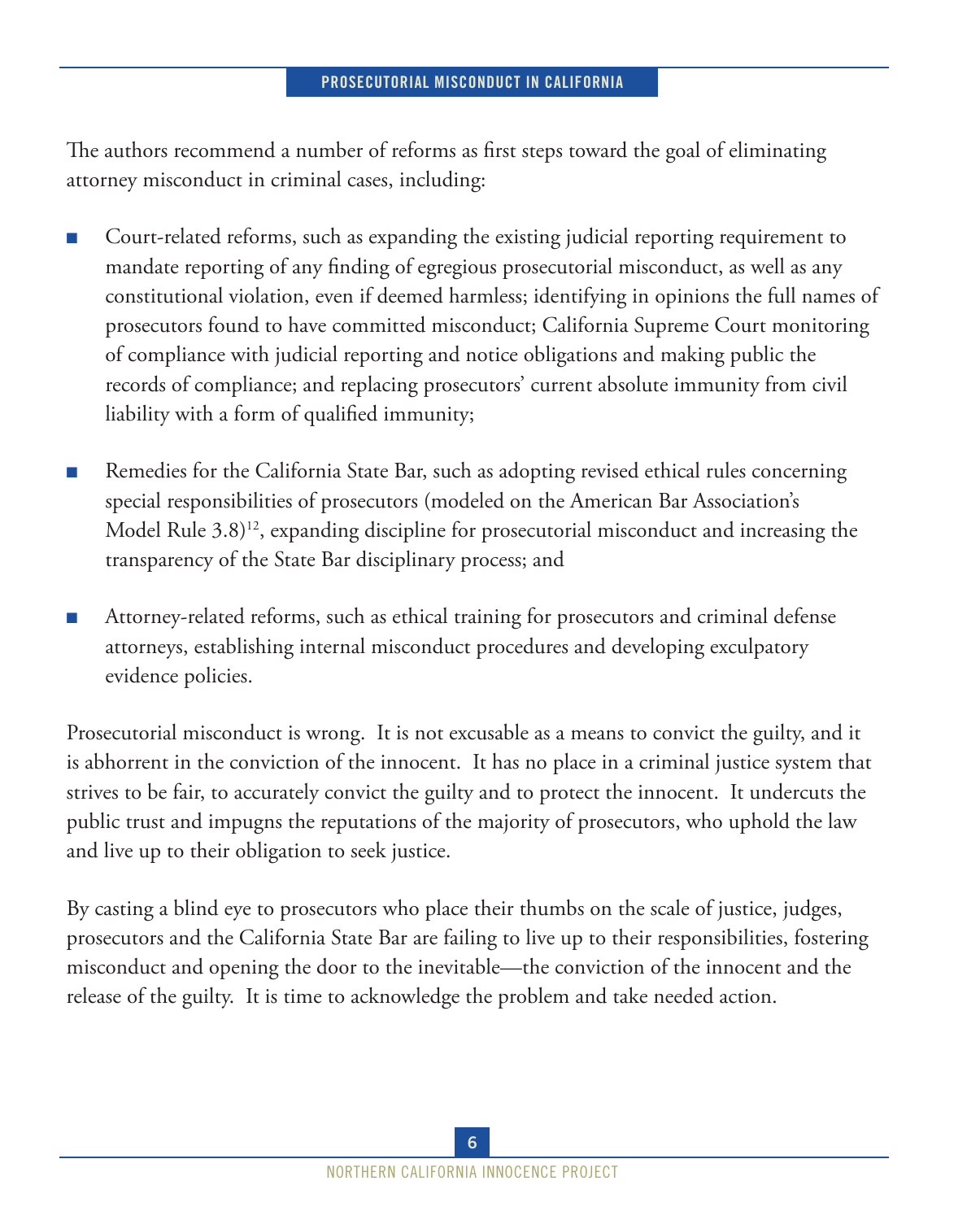# **Organizational Summary**

The organizational structure of this report is as follows: it describes the methodology the Misconduct Study employed (Part I); provides an overview of the Study's findings (Part II); reviews the cases finding misconduct and those declining to decide the issue (Part III); discusses the role of the prosecutors (Part IV), the courts (Part V) and the California State Bar (Part VI) in addressing prosecutorial misconduct; examines the costs and consequences of prosecutorial misconduct (Part VII); shows how absolute immunity allows prosecutors to escape accountability (Part VIII) and makes recommendations for dealing with the problem (Part IX).

# **Recommendations**

The California State Bar, in conjunction with the California District Attorneys Association, California Public Defenders Association and California Attorneys for Criminal Justice, should develop a course specifically designed to address ethical issues that commonly arise in criminal cases.

District Attorney offices should adopt internal policies that do not tolerate misconduct, including establishing internal reviews of error.

District Attorney offices and law enforcement agencies should adopt written administrative exculpatory evidence policies to govern *Brady* compliance.

The reporting statute should be expanded to require judicial reporting of any finding of "egregious" misconduct as defined by the California Commission on the Fair Administration of Justice (CCFAJ), as well as any constitutional violation by a prosecutor or defense attorney, regardless of whether it resulted in modification or reversal of the judgment, including violations of ethical rules.

Judges should be required to list attorneys' full names in opinions finding misconduct. The continued) and the continued of the continued of the continued of the continued of the continued

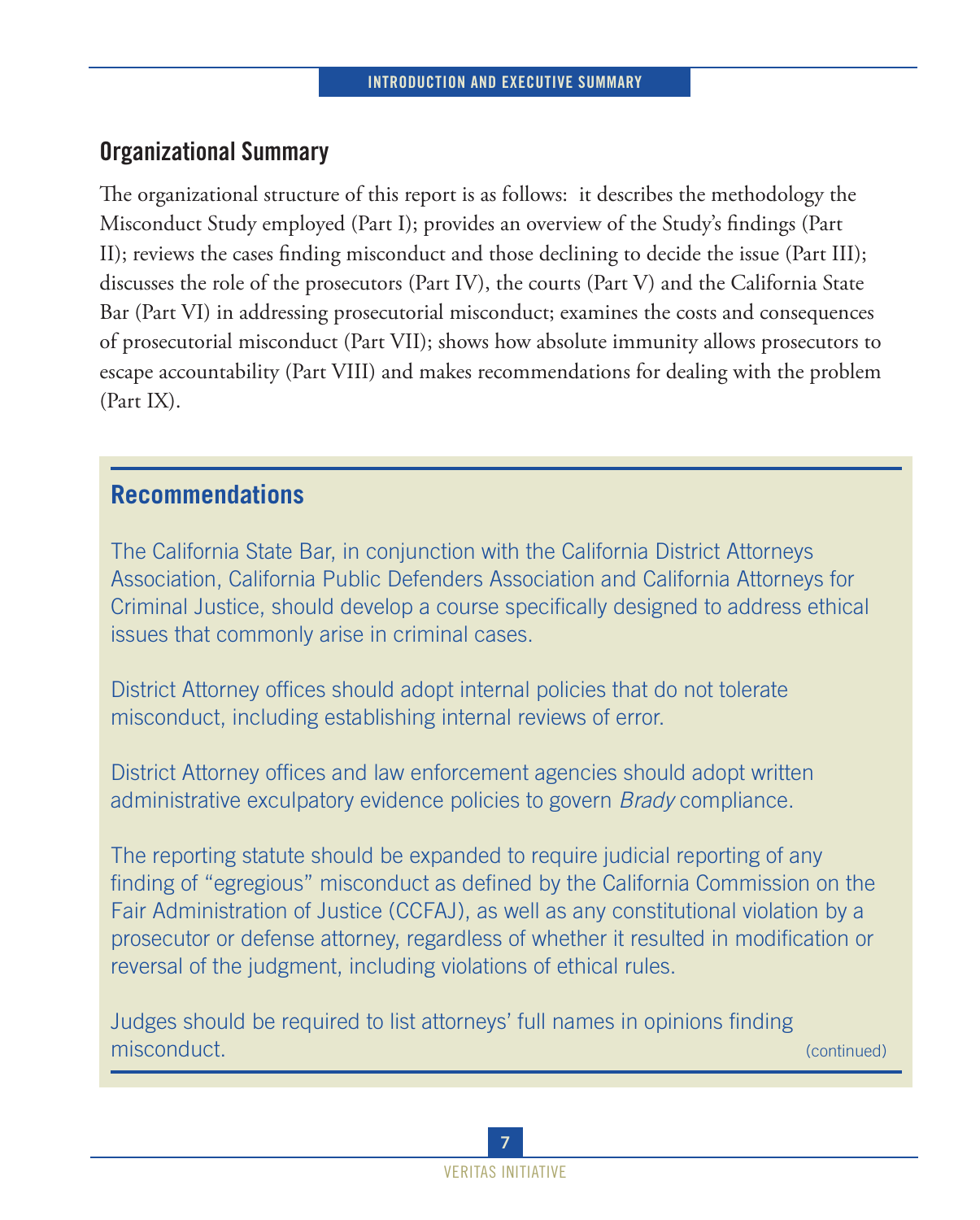# **Recommendations (continued)**

The California Supreme Court should actively monitor compliance with the requirements of judicial reporting and notification of attorneys mandated by Business and Professions Code section 6086.7. Records of compliance—a list of cases reported to the State Bar by the court—should be publicly available.

Prosecutors should be entitled at best to qualified immunity.

California should adopt American Bar Association's Model Rule 3.8.

The State Bar should expand discipline for prosecutorial misconduct and increase disciplinary transparency.